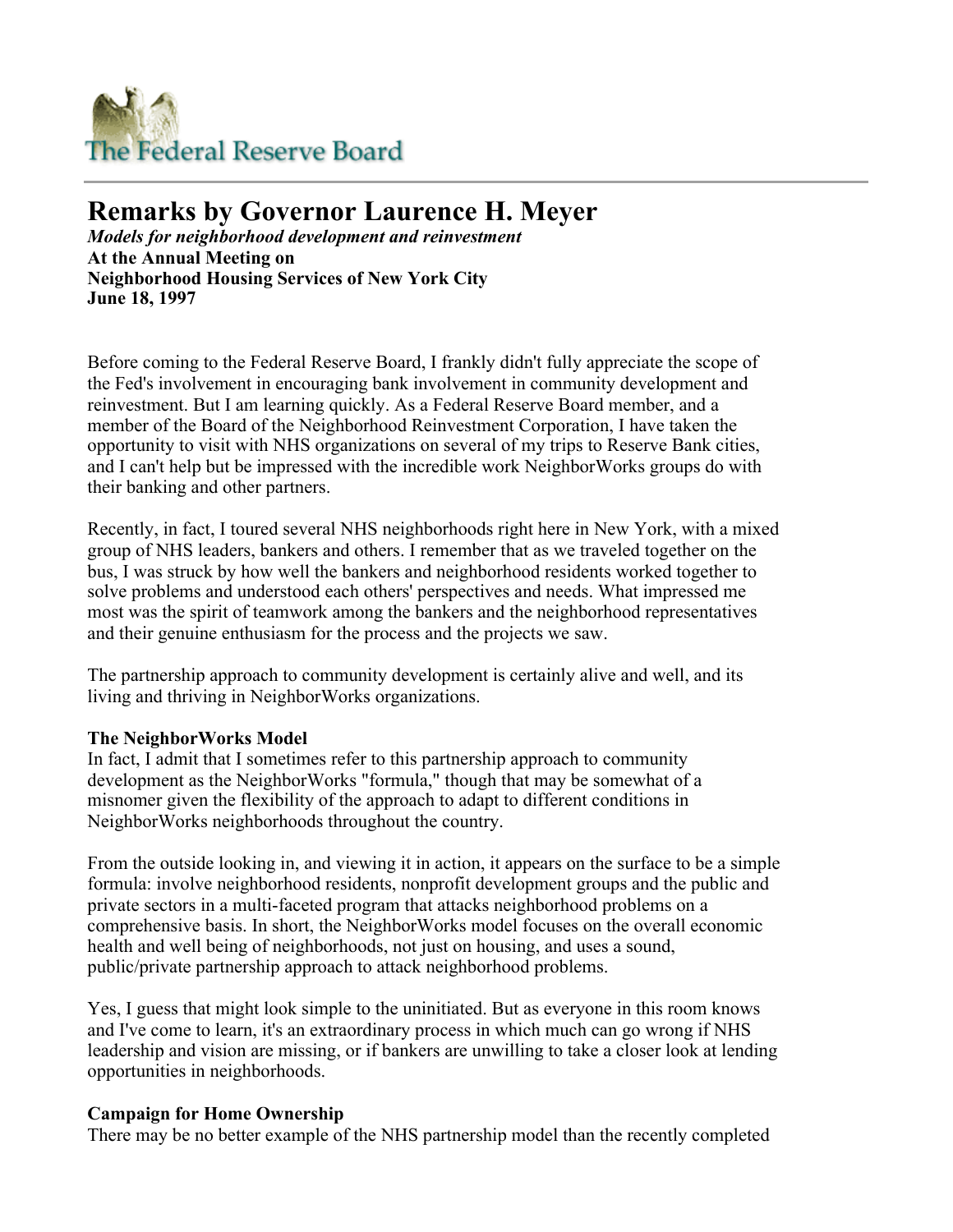four-year National Campaign for Home Ownership in which NHS of New York, along with over 100 other NeighborWorks groups from around the country, participated. The Campaign helped over 10,000 low- and moderate-income families become new homeowners through major partnerships with banks, thrifts, insurance companies, foundations and other private companies. In doing so, the Campaign helped attract over \$700 million in investment in economically distressed communities.

The NHS of New York should be extremely proud that it was the number two producer during the campaign, helping over 900 families to become homeowners.

## **Full-Cycle Lending**

These are really quite extraordinary accomplishments for the NetWork participants, and especially for NHS of New York. At the person-to-person level, the campaign provided services that literally helped change the lives of families and the futures of neighborhoods. At another level, the campaign was a clear demonstration of the wisdom and strength of the NHS partnership approach.

In this case, the formula is the NetWork's "Full-Cycle Lending" system. Using the system, NHS organized the partnerships among bankers, public officials, residents and others at the local level. It provided pre-purchase home buyer education that is so important in helping new home buyers to wade through the complexities of financing a real estate purchase. The NHS also worked with lenders, insurers, secondary market participants and others to help create flexible loan products, and provided property inspection services. And finally, the NHS continues to provide post-purchase counseling for the new home owners to help retain neighborhood stability and avoid delinquency and default.

Did I say that this was a simple model? about as simple as, well... maybe macroeconomics.

# **Banking and the Future of Community Development**

My visits with NHS here and in other cities have given me an opportunity to see how the NHS model works under a variety of conditions. And that has been invaluable in itself.

But it also gave me a chance to reflect on why the model works and how to keep it working in the future in the face of dramatic changes in government policy, the banking industry, and larger economic forces developing in the wider economy. So as we think about your accomplishments, I want to share some thoughts with you concerning several challenges that I believe confront NeighborWorks and other community-based development organizations in keeping the model viable. I think some of these issues confront the NeighborWorks Network as a whole, while others will be more of a challenge for bankers.

#### **Why the NHS Model Works**

First...briefly... why I think the NHS model works. I believe that the NHS model works because it's a true partnership based on respect for the considerable knowledge and experience of the partners. Each of the partners involved in process is willing to work with the others and forgo some benefits that might be demanded in other situations. The NHS partnership model works because it usually is able to take the long-term view of neighborhood revitalization, with a special interest in making the neighborhood viable for low- and moderate-income residents. Although the model often utilizes public and private sector subsidies, it helps maximize the benefits of the subsidies. Finally, and perhaps most importantly, the partnership works because it is adaptable to different local conditions.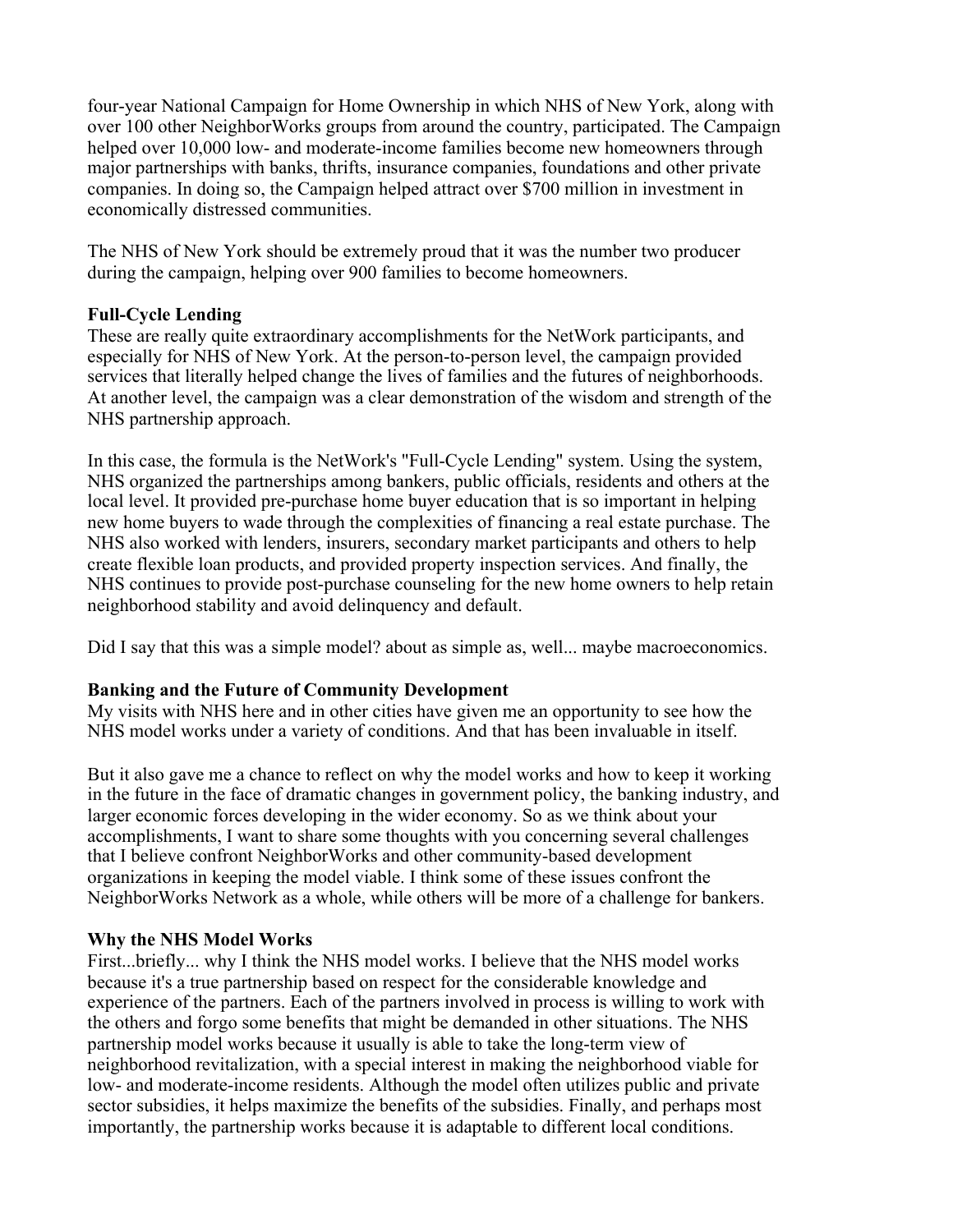#### **Adapting to Change**

Will the model continue to work in the future? We all hope so. Certainly the NHS model appears to be a good fit with current and emerging public policy. Large federal programs as a response to community and neighborhood problems are probably a thing of the past. Public policy now emphasizes decentralization; community development, as well as other programs now must reflect local solutions to local problems and private sector participation at the local level is imperative. As the NHS model demonstrates, that policy makes a lot of sense.

But I think that we're all realists and recognize that the model must be capable of responding to a rapidly changing community development environment. The adaptability of the model and NeighborWorks organizations will continue to be tested by the changes in the economy and public policy environment.

What are some of those changes? There are many, but let me focus on a few that I believe significantly affect community development finance and the role banks and other financial institutions will continue to play in the process.

## **Changing Structure of Banking**

The first is the changing shape of banking and how that will affect bank participation in the kinds of programs supported by NeighborWorks organizations at the neighborhood level. Clearly, there is a major restructuring of banking occurring in the United States. Financial institutions are being allowed to offer a wider variety of financial products and services and the geographic restraints on depository institutions are finally falling away. As a result, mergers and acquisitions are increasing and larger banking companies are moving interstate at a rapid pace. Moreover, interstate branching will accelerate the movement toward standardization of loan products and use of standardized risk-based pricing models on a regional and national basis for many types of loans, including mortgage and small business credit. So while public policy and community development continues to move in a decentralized direction, banking is becoming increasingly centralized.

In that kind of environment, what happens to bank participation in the community development process? I believe that the challenge for bankers will be to remain committed to work with NeighborWorks groups to develop products and services responsive to the special needs of low- and moderate-income families. Increasingly, that is being done with some new, fairly standardized products. But in many cases, loan products will still have to be tailored to fit the unique conditions of individual neighborhoods. I think bankers will be up to the task, especially if community-based organizations remain sensitive to bank needs in the new banking environment.

#### **Need for Long-Term Approaches**

All of us recognize that successful community development requires the long-term view and long-term commitment. But the changing structure of banking is also reinforcing a second challenge: how to maintain banking's long-term commitment to local community development in the face of changing bank ownership and the need to demonstrate short-term market gains.

Here in New York, in fact, many of the mutual savings institutions that were responsive to depositors were able to take the longer view and, along with larger money center banks, could support community development activity that was based on multi-year goals and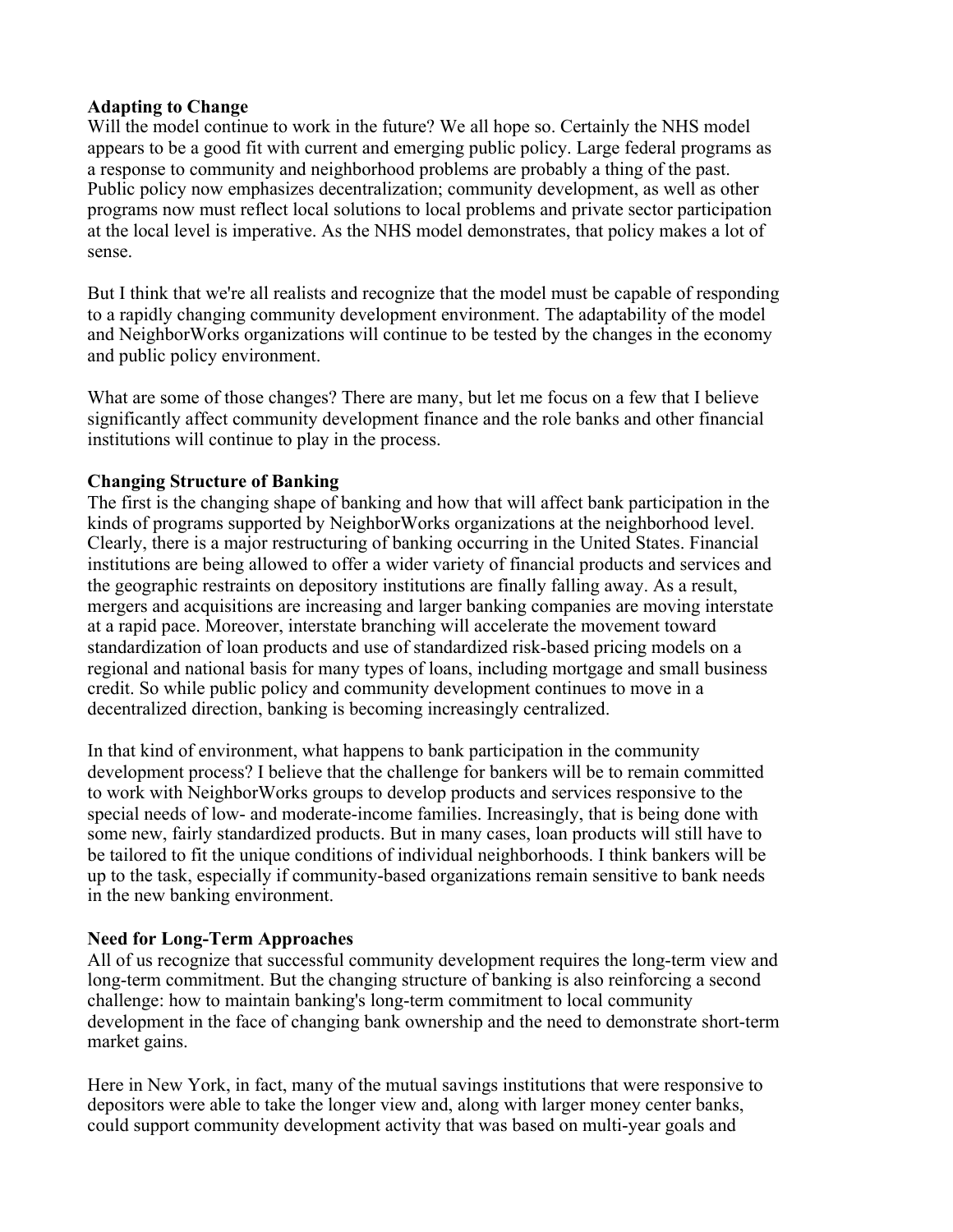programs. With many of the mutuals gone, however, and competition heating up, bank management is under increasing pressure to show short-term success and profits. As a result, many bank functions, including community development, are being given profitability goals and measures that reflect short-term needs to satisfy stockholders. Community development departments are restructuring. One concern is that the new profitability goals will force some institutions to focus more on the higher end of the low- and moderate-income market, while placing less emphasis on neighborhoods and solutions that include a wide mix of incomes.

Financial institutions must be able to take longer view and make longer term commitments if neighborhood revitalization is to be successful. I believe that this will be a major challenge for banks and for NeighborWorks groups.

#### **Post-lending Intervention**

Finally, let me mention another challenge that I believe is shared by bankers and NeighborWorks groups: the need to ensure that the performance of low/mod loan portfolios, whether those of a financial institution or an NHS's revolving loan fund, will be dependable. While bankers and regulators recognize that many of these portfolios may not be *as* profitable as some conventional loan portfolios, it has been demonstrated across the country that they can be reasonably profitable, under certain conditions.

The major challenge in maintaining the performance of these portfolios is keeping delinquency and default at a fairly low and predictable level. Most banks and community organizations try to reduce delinquency and default by working hard to create a good loan package on the front end, one that's affordable to the borrower and carries sufficient protection for the lender. And I think that NeighborWorks groups have been at the forefront of the best practices in efforts to make good loans.

But many groups now recognize that what happens after the loan closing may be as important as good underwriting up front. The new frontier in successful lending in low- and moderate-income communities just may be in post-purchase services, such as family budgeting, financial counseling, maintenance training and, perhaps, reduced-price maintenance services for low- and moderate-income borrowers. These techniques have shown promise in helping reduce delinquencies and defaults to levels that help sustain the economic viability of loan portfolios.

How these services are provided and paid for, however, will continue to be a major challenge that I hope bankers and NeighborWorks groups will tackle together.

#### **Conclusion**

No doubt these and other challenges lie ahead. But based on what I've seen so far, I would have to conclude that these challenges do not appear insurmountable. There is, after all, much success and momentum to build upon. There is a formula that has worked and a flexibility that has allowed that formula to be tailored to local needs and situations. There is also a sense of teamwork and an innovative set of partnerships that provide the strength to meet future challenges. And most of all, there is the idealism, passion, and unrelenting efforts of those who run and support community development organizations like NHS of New York.

I especially hope that banks will continue to support the efforts of NeighborWorks and other